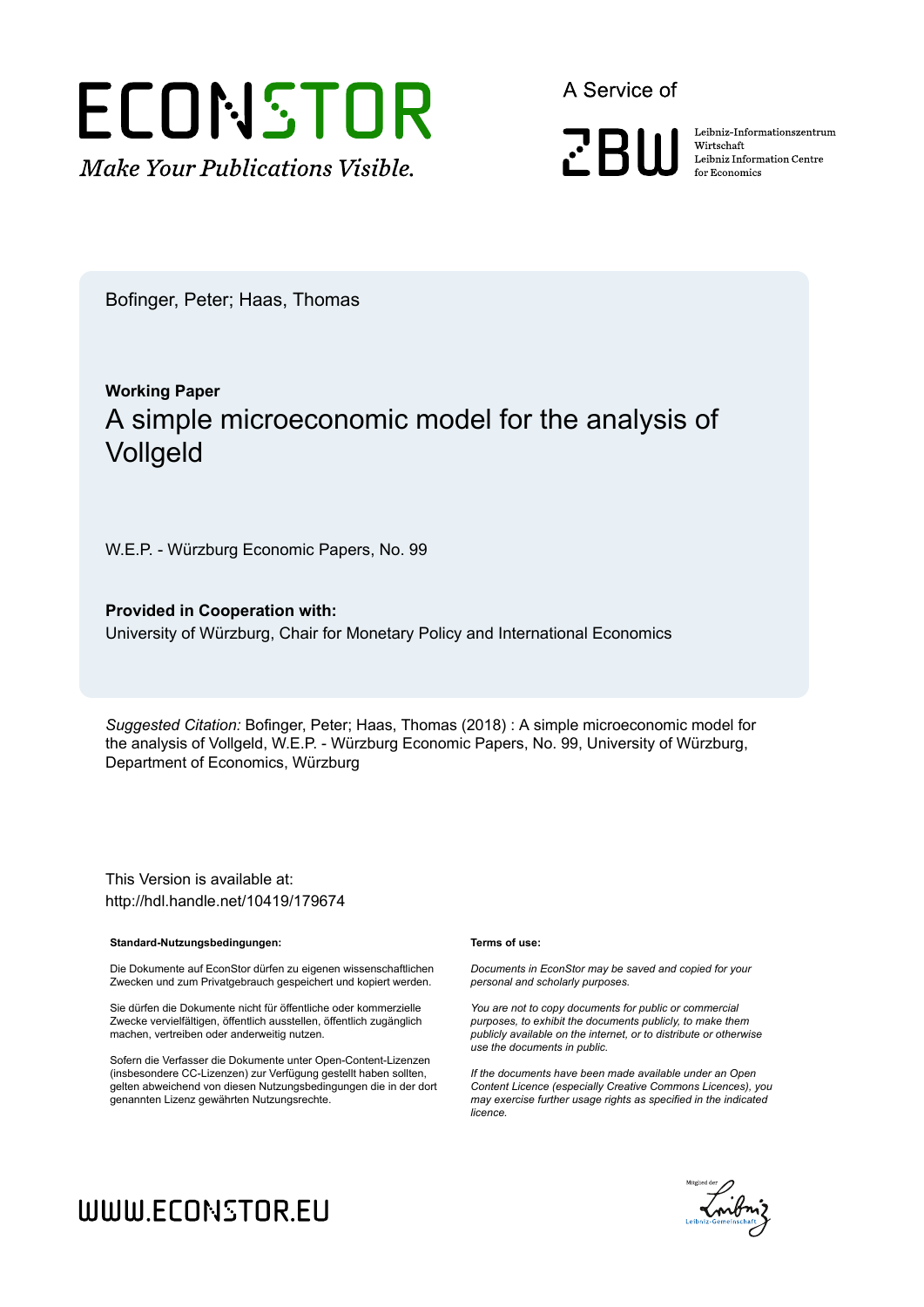

# **Würzburg Economic Papers**

No. 99

# A simple microeconomic model for the analysis of Vollgeld

Peter Bofinger<sup>(a)</sup> and Thomas Haas<sup>(a)</sup>

(a)University of Würzburg June, 2018

University of Würzburg Department of Economics Chair for Monetary Policy and International Economics Sanderring 2, D-97070 Würzburg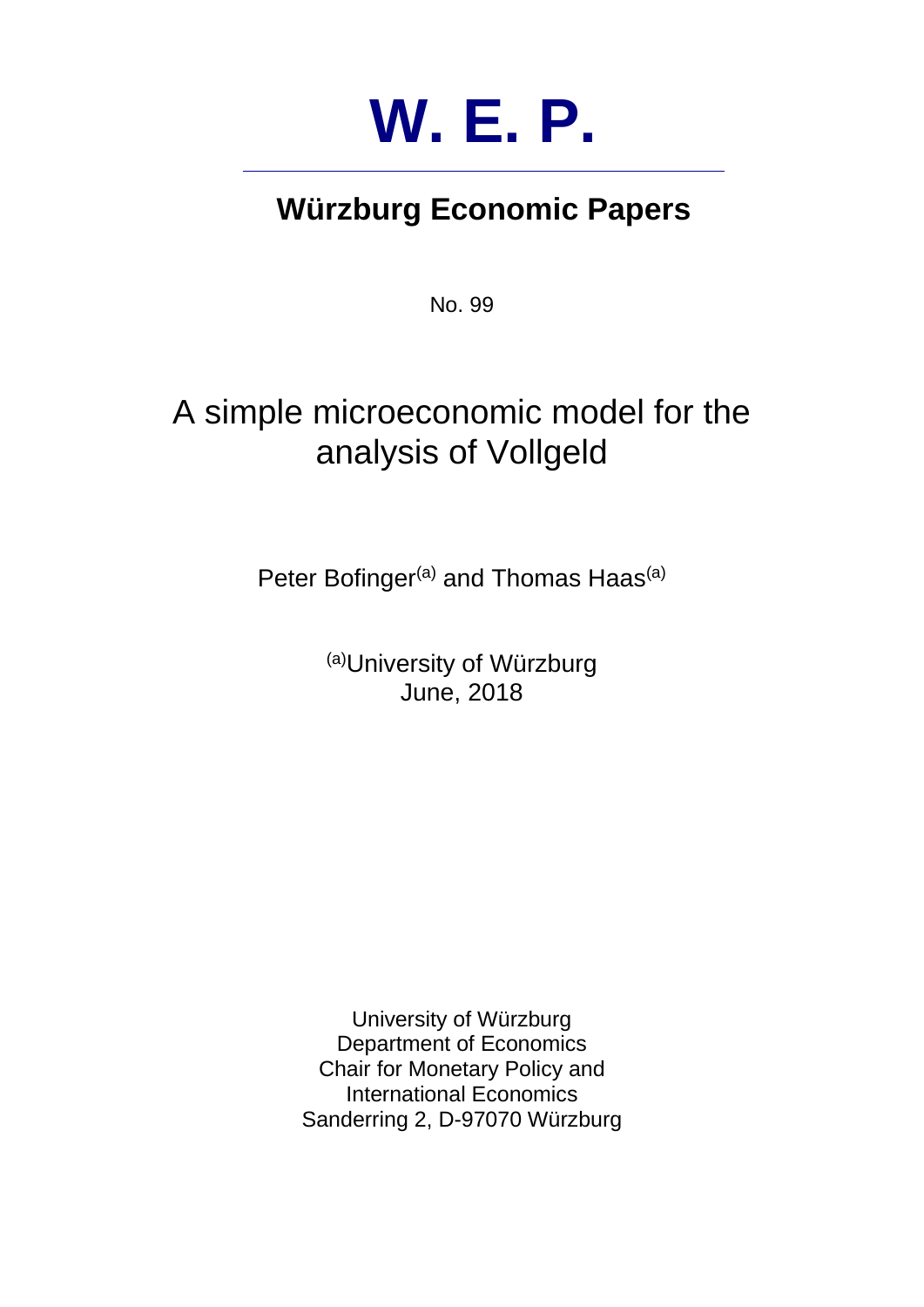### **Corresponding Author**

Peter Bofinger University of Würzburg, Department of Economics Sanderring 2, 97070 Würzburg, Germany *Email*: peter.bofinger@uni-wuerzburg.de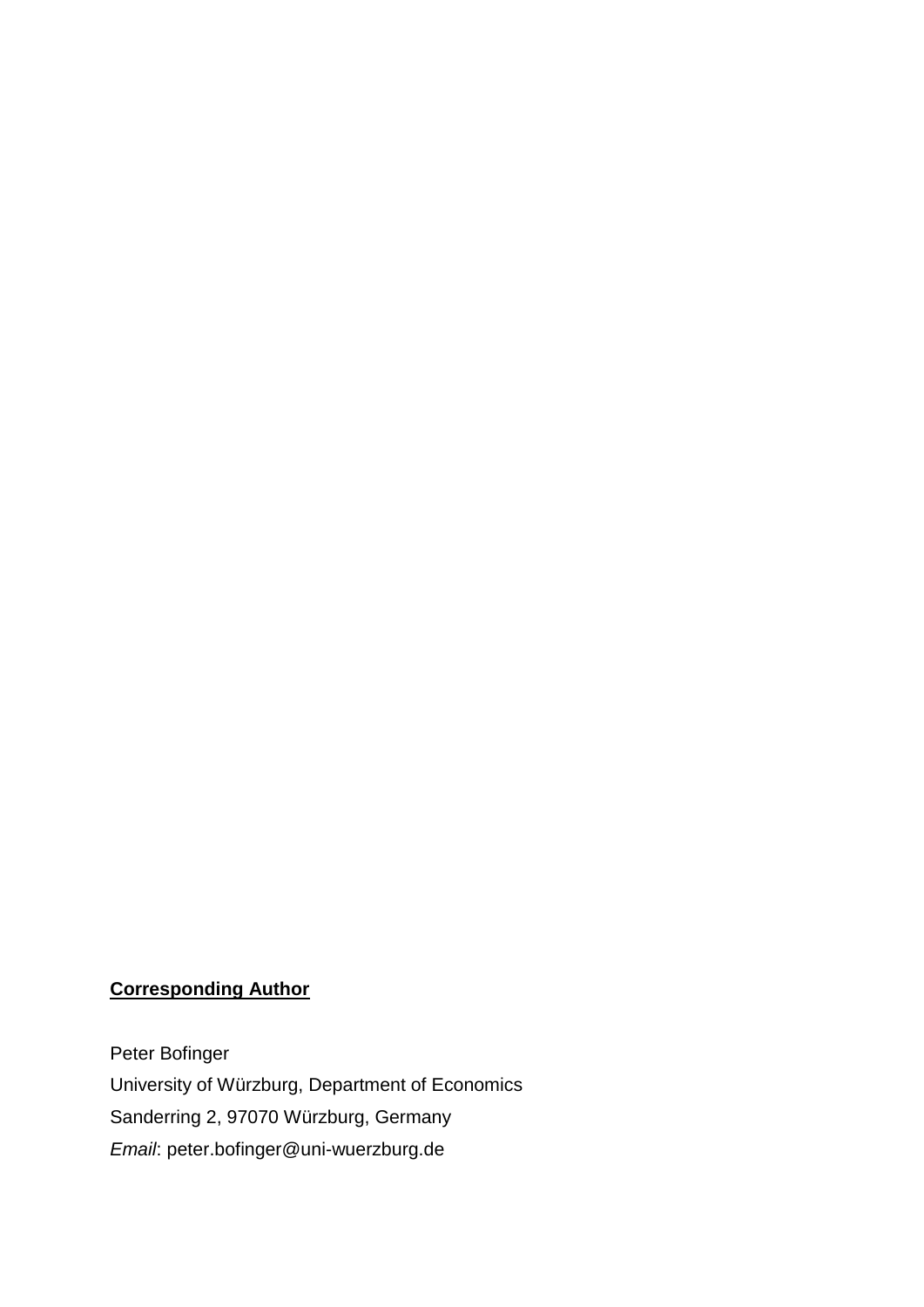## A simple microeconomic model for the analysis of Vollgeld

Peter Bofinger\* and Thomas Haas\*

June, 2018

#### Abstract

In June 2018 the "Vollgeld" initiative will be submitted to the Swiss people. We contribute to the ongoing discussion of a sovereign money system, by providing a price-theoretic model for the money supply under a " $V$ *ollgeld*"-system. As banks would no longer have the ability to create money, they are merely intermediaries of funds. The central bank would be the only institution to create money. But the central bank is no longer the only supplier of monetary base for the banking sector on the money market. Banks could also lend from the public and private sector. As the analysis of our model shows, the degree of instability would increase under the "Vollgeld"-system and result in higher interest rate volatility.

Keywords: money supply process, monetary theory, sovereign money. JEL codes: E51, E52.

<sup>\*</sup>University of W¨urzburg, Department of Economics, Sanderring 2, 97070 W¨urzburg. Corresponding author: Peter Bofinger, E-Mail: peter.bofinger@uni-wuerzburg.de, Tel.: +49-(0)931-3182944.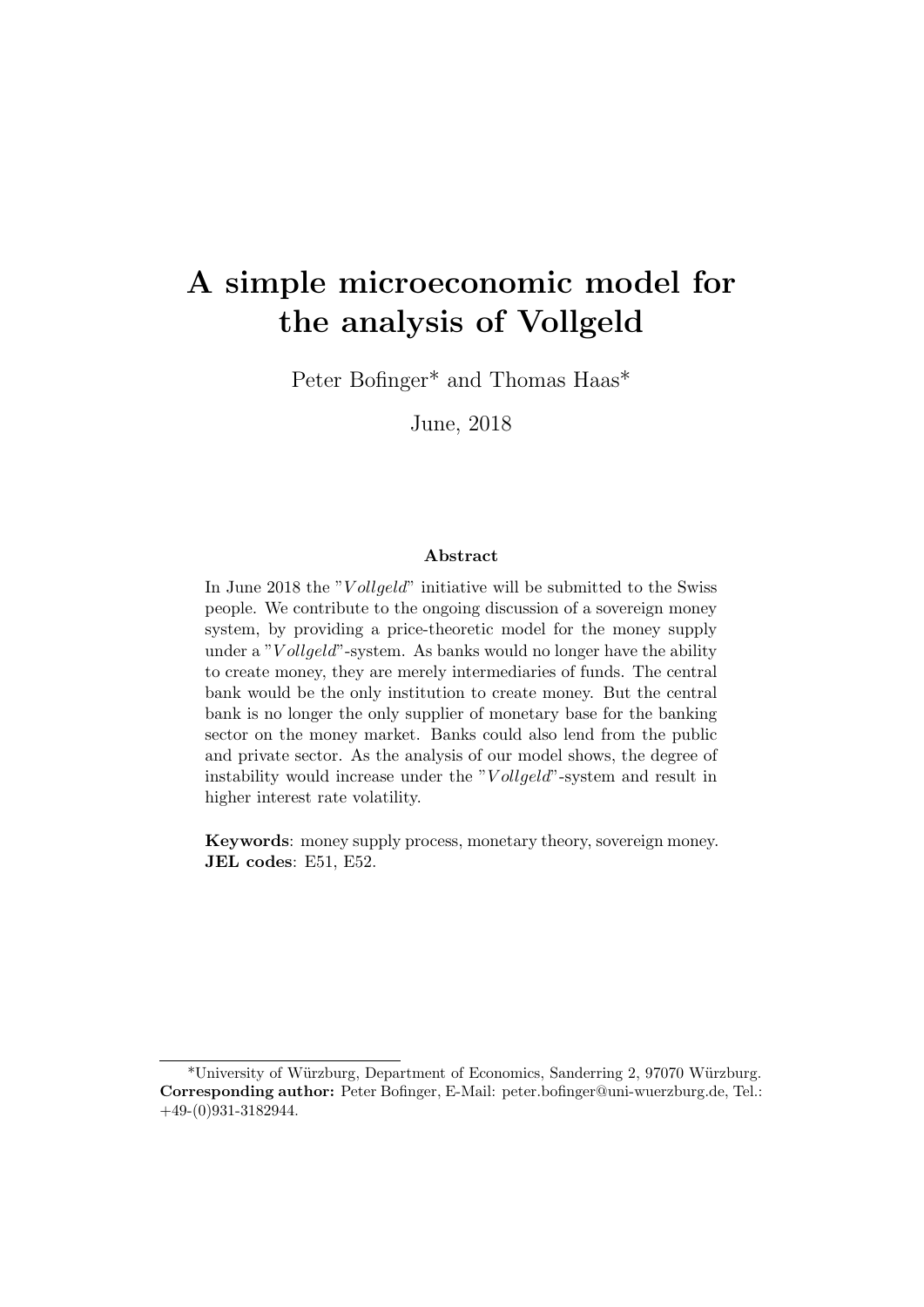## 1 Introduction

In Switzerland, a referendum will be held in June 2018 on an initiative for monetary reform. The "Vollgeld" initiative  $\frac{1}{1}$  proposes a sovereign money system that is supposed to eliminate banks ability to create money out of nothing by issuing credit.<sup>2</sup> In the proposed sovereign money system, only the central bank is the monopolistic issuer of money. The SNB would therefore control the quantity of monetary base in Switzerland. In order to increase the quantity, the SNB can sell existing assets or create new money, which would be then distributed directly to the government or to households or lend to the banking sector. Apart from that change, all sight deposits in Swiss francs would be part of high-powered money or monetary base and are transferred outside commercial banks' balance sheets. In the current fractional reserve system, Swiss commercial banks have to hold in average 2.5% of deposit liabilities as reserves at the Swiss National Bank (SNB).

In their proposal, the "Vollgeld" initiative promises numerous advantages of the change from fractional reserve banking to sovereign money. Nevertheless, many academics as well as the SNB and other public agencies raised concerns about this change.<sup>3</sup> Of course, such a regime change, from a fractional reserve system to a sovereign money system, would have numerous consequences and there are many aspects that need to be discussed.<sup>4</sup>. In this paper, we focus on the provision of credit under a "Vollgeld"-system. We present a simple price-theoretic model for the banking system with a credit market and a market for high-powered money or monetary base and discuss the interactions between both markets. The SNB would be the only institution to create money. However, the banking system, in order to provide loans, can lend monetary base on the money market not only from the central bank, but also from the public and private sector. After deriving our model, we discuss several possible shocks and their implications. As will become clear, adapting a sovereign money system might result in an increase in volatility of interest rates and thus lead to severe consequences for banks profitability and exchange rate risks. A destabilization of the exchange rate is especially problematic for a small open economy and financially open econ-

<sup>&</sup>lt;sup>1</sup>The text of the initiative and the corresponding interpretation of the Swiss Federal Council can be found here: https://www.admin.ch/gov/en/start/documentation/mediareleases.msg-id-64444.html .

<sup>2</sup>McLeay et al. (2014) provide an explanation of banks ability to create money

<sup>3</sup> see for example Birchler and Rochet (2018), Jordan (2018), Rathke et al. (2018) or SNB (2018).

<sup>4</sup>Bacchetta (2017) provides a broad overview of the topic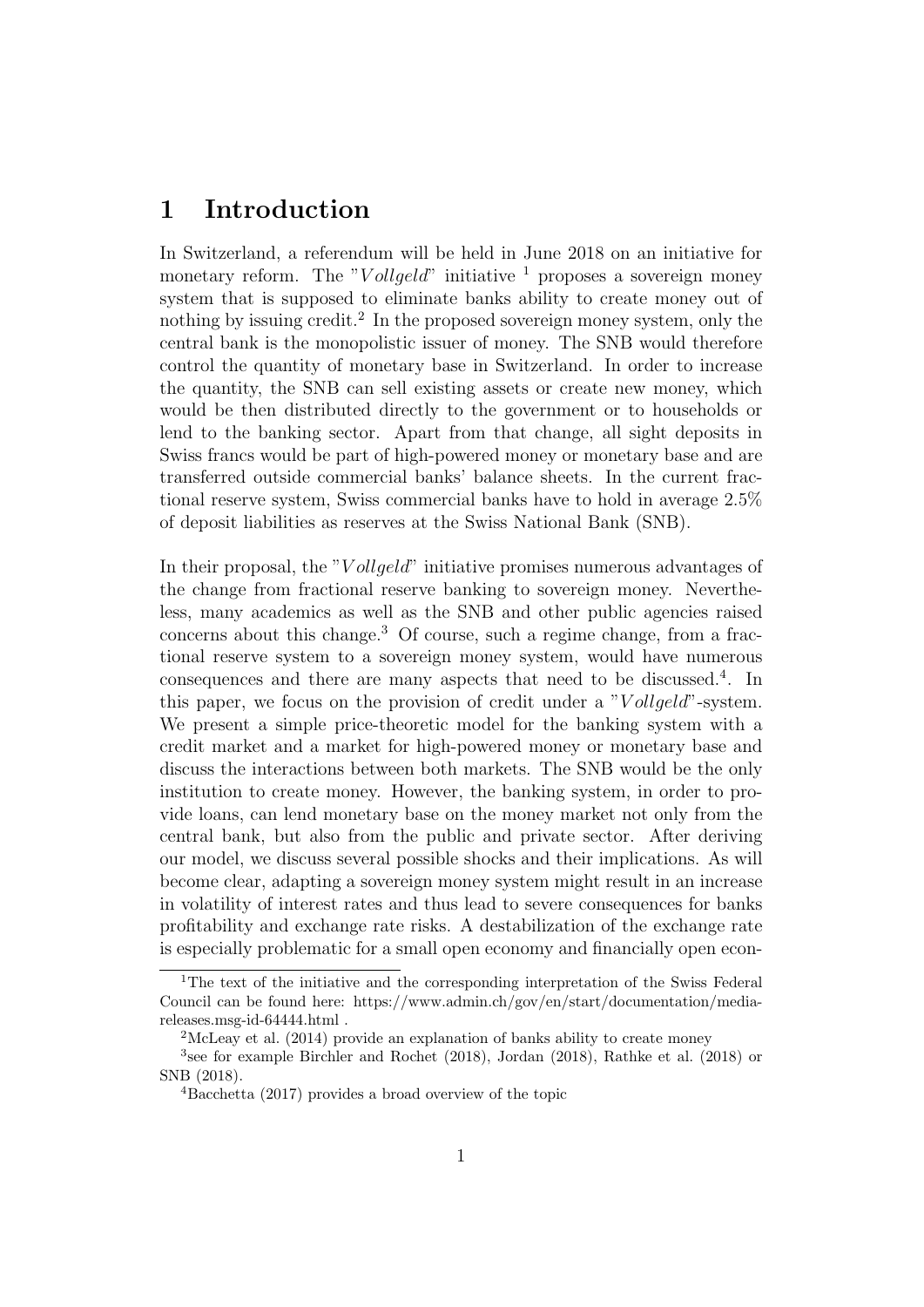omy like Switzerland.

The rest of this paper is organized as follows. Section 2 describes the main components of our model for the banking sector. Section 3 describes the effects of the implementation of a sovereign money system. Section 4 concludes.

### 2 A simple model for the banking market

We introduce a simple model for the banking market that builds on the model proposed by Bofinger and Sch¨achter (1995) and Bofinger (2001). As stated above, the model features the market for bank loans and the money market for monetary base. The markets are linked via a multiplier relation and an interest rate relation. Banks provide loans to the non-banking sector. The supply and demand for these loans are modeled on the credit market. The intercept yields the equilibrium quantity of credit and the interest rate for credit. In order to provide these loans to non-banks, banks need a certain amount of high-powered money, which they usually lend from the central bank or other commercial banks at a refinancing rate that is set by the central bank. However, in the "Vollgeld"-system this mechanism is different, as high-powered money is predominantly or even exclusively provided by the public and private sector. Hence, the refinancing rate, or funding cost of banks, as well as the amount of monetary base, which is available for the banking sector, is dependent on the willingness of the public and private sector to lend to the banking sector. In the following section, the markets and the functioning of our model are described in more detail.

#### 2.1 The credit market

In the "V ollgeld"-system, the central bank has full control over the money stock, that is determined on the macroeconomic money market. We assume, that this market is a complete mirror image of the credit market, meaning that the demand for money is equal to the demand for credit and correspondingly supply of money is equal to supply of credit. To present these rather complicated relationships in a relatively simple model, we base the model on a very simplified balance sheet of the banking sector. As sight-deposits are transferred outside of commercial banks balance sheets, we assume the asset side of the balance sheet to contain only loans from banks to non-banks  $L_{B/NB}$  that correspond to loans from the central bank to the banking-sector  $L_{CB/B}$  and long-term deposits D on the liabilities side. These long-term de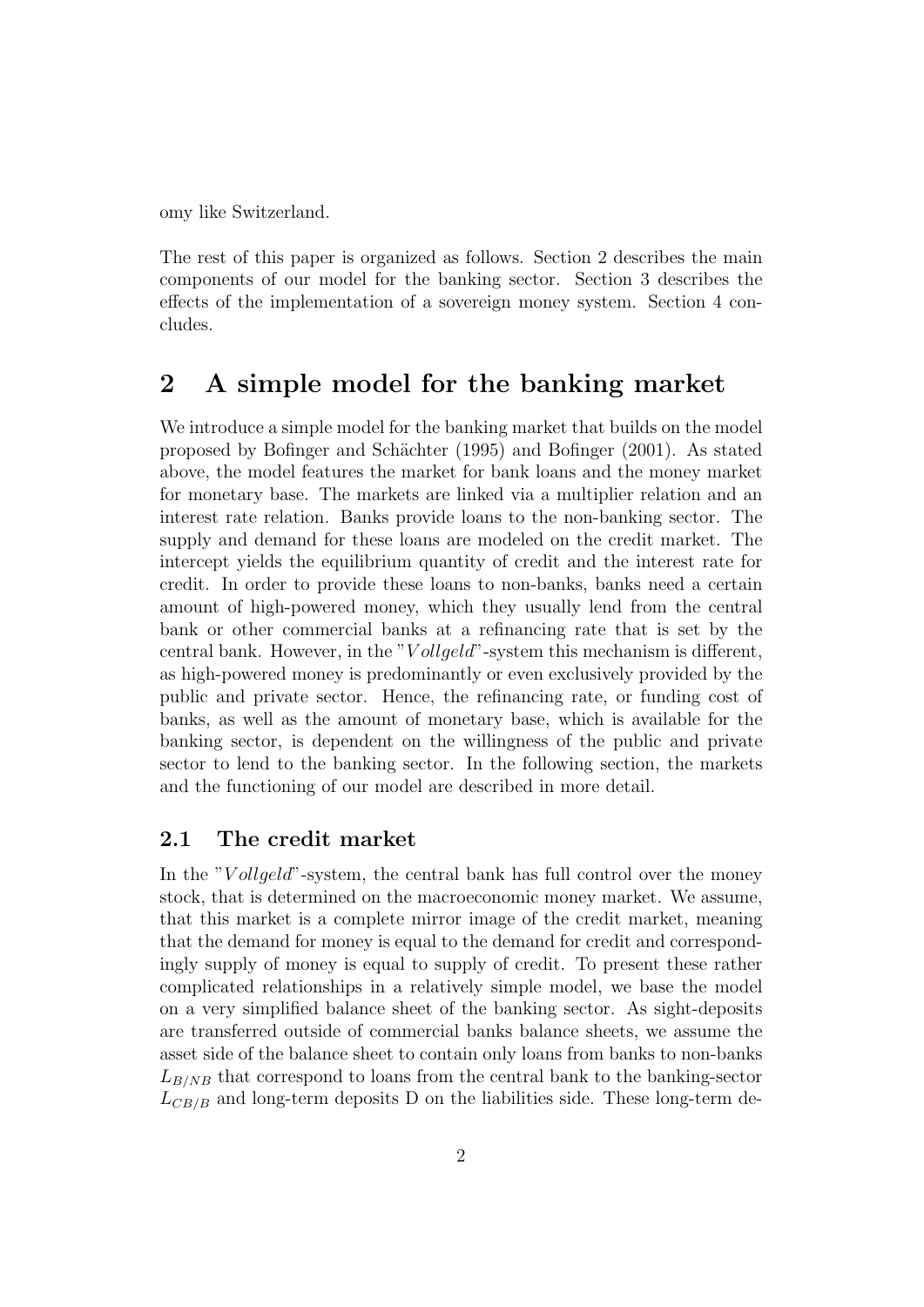posits are liabilities from the public and private sector that banks can use as funds to lend them out again. For simplicity, we assume that only one maturity for these long-term deposits exist. In the " $V$  ollgeld"-system, banks are thus only intermediaries that collect funds before making a loan.

|  | Assets   Liabilities                                                                   |  |
|--|----------------------------------------------------------------------------------------|--|
|  | Credit from Banks to Non-Banks $L_{B/NB}$ Credit from Central Bank to Banks $L_{CB/B}$ |  |
|  |                                                                                        |  |
|  | Long-Term Deposits                                                                     |  |

Table 1: Bank's balance sheet

#### Supply of bank loans

We assume that the loan supply is driven by profit-maximization of each bank. The bank's balance sheet reveals the revenues from and costs for bank's credit business. Considering all revenues and costs, the profit function of a representative bank  $j$  is equal to:

$$
\pi_B^j = i_L \cdot L_{B/NB}^j - i_D \cdot D^j - i_R \cdot L_{CB/B}^j - CD_j. \tag{1}
$$

with 
$$
CD^j = \frac{\beta \cdot L_{B/NB}^{j^2}}{y}
$$
. (2)

The asset side of the balance sheet reveals the revenues. Banks lend out loans to the public and private sector at a price  $i<sub>L</sub>$ . Their revenues are therefore given by  $i_L L_{B/NB}^j$ . Accordingly, the liability side exposes the costs for banks credit business, i.e. the refinancing costs. Banks can lend from the public and private sector at  $i_D D^j$  or at the central bank at  $i_R L^j_{CB/B}$ . Additionally, we add credit default costs  $CD<sup>j</sup>$ . As other scholars like Fuhrmann (1987) and Freixas and Rochet (2008), we assume credit risk costs to increase disproportionally with the amount of credit. Furthermore, credit default costs depend positively on the credit default probability  $\beta$  and negatively on national income y. For simplicity, we set the interest rate for long-term deposits  $i_D$  equal to the refinancing rate for central bank loans  $i_R$ , implying that refinancing costs are equal among the two alternatives:

$$
\pi_B^j = i_L \cdot L_{B/NB}^j - i_R \cdot (D^j + L_{CB/B}^j) - CD_j. \tag{3}
$$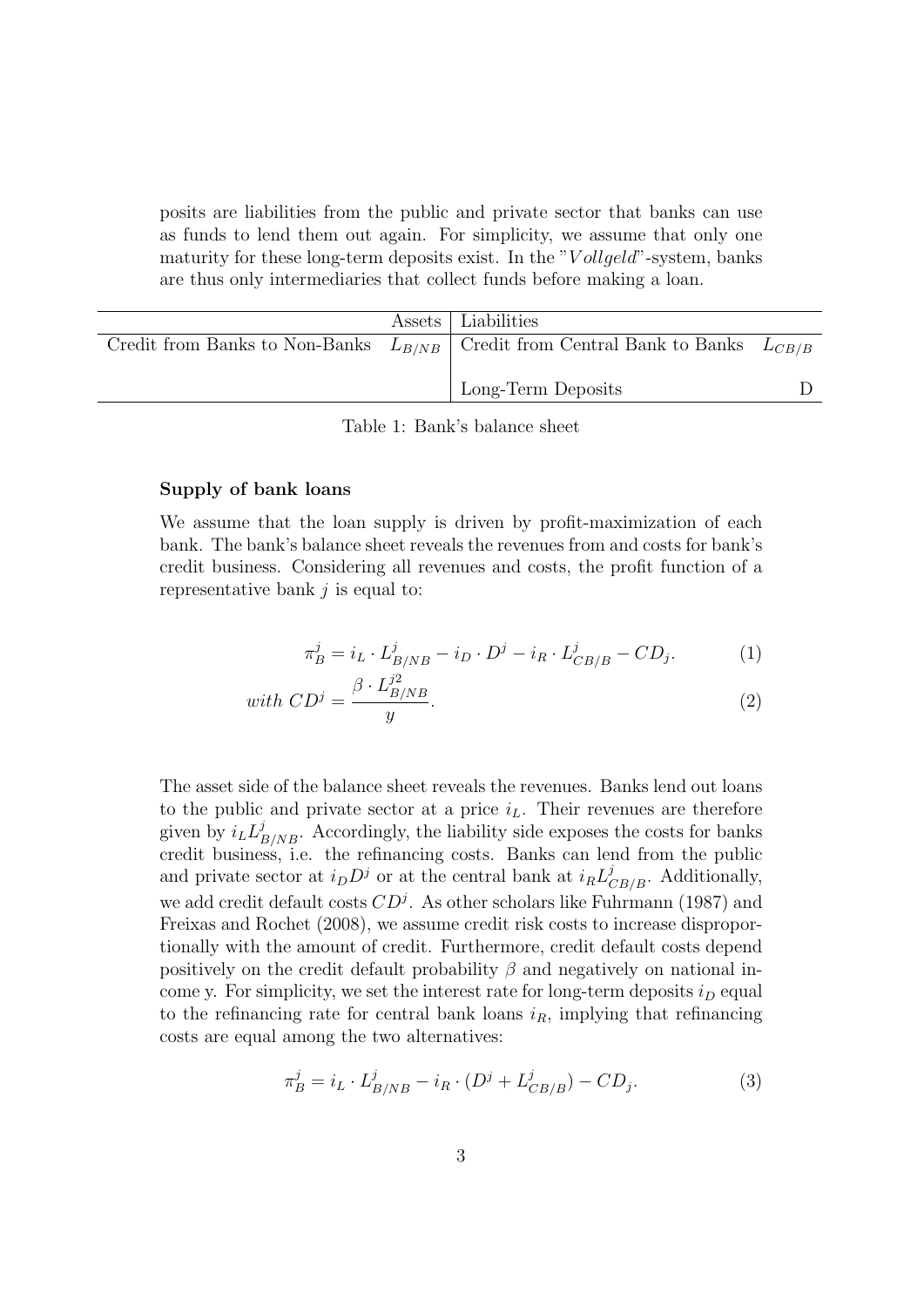Using the balance sheet identity from Table 1, we can simplify the profit function:

$$
L_{B/NB}^j = L_{CB/B}^j + D^j.
$$
 (4)

 $\overline{z}$ 

Plugging (2) and (4) into (3) and simplifying the equation, we get:

$$
\pi_B^j = (i_L - i_R) \cdot L_{B/NB}^j - \frac{\beta \cdot L_{B/NB}^{j2}}{y}.
$$
\n(5)

We take the first-order condition of the profit function with respect to the credit volume  $L_{B/NB}^{j}$  to derive the optimum credit supply of one representative bank j:

$$
\frac{\partial \pi_B^j}{\partial L_{B/NB}^j} = (i_L - i_R) - \frac{2 \cdot \beta \cdot L_{B/NB}^j}{y} \stackrel{!}{=} 0.
$$
 (6)

$$
L_{B/NB}^{*j} = \frac{(i_L - i_R)}{2 \cdot \beta} \cdot y. \tag{7}
$$

Assuming there are n identical banks, total optimal credit supply equals:

$$
L_{B/NB}^S = \sum_{j=1}^n L_{B/NB}^j = n \cdot L_{B/NB}^j = \frac{(i_L - i_R)}{2 \cdot \beta} \cdot n \cdot y. \tag{8}
$$

#### Demand for bank loans

The demand for credit depends mainly on income and the cost of credit. Thus it is equal to:

$$
L_{B/NB}^D = a - b \cdot i_L.
$$
  
\nwith  $a = \mu + \gamma \cdot y.$  (9)

The demand for bank credit depends thus negatively on the interest rate for bank credit  $i_B$  and positively on income y.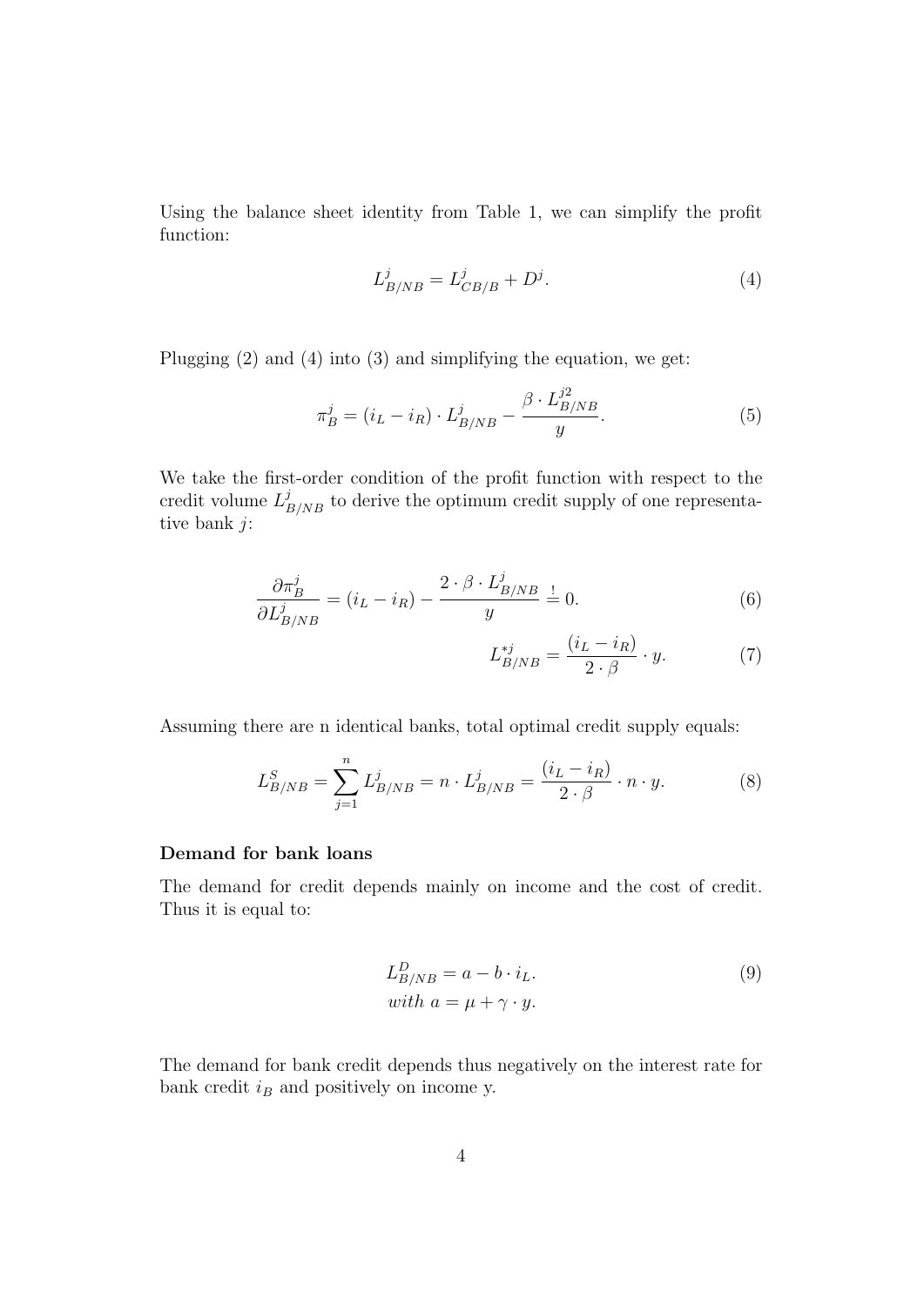#### Equilibrium on the credit market

If the supply of bank loans (equation  $(8)$ ) is equal to the demand for bank loans (equation (9) ), the credit market is in equilibrium. Hence, we get the following equilibrium credit volume and interest rate:

$$
L_{B/NB}^* = \frac{n \cdot (a - b \cdot i_R)y}{n \cdot y + 2 \cdot b \cdot \beta}.
$$
\n(10)

$$
i_L^* = \frac{n \cdot i_R \cdot y + 2 \cdot a \cdot \beta}{n \cdot y + 2 \cdot b \cdot \beta}.
$$
 (11)

#### 2.2 Multiplier

As sovereign money eliminates the ability of banks to create credit, the multiplier relation, i.e. the relation of money stock M to monetary base or high-powered money B, is always equal to 1.

$$
m = \frac{M}{B} = 1.\t(12)
$$

As stated above, we assume that credit demand equals money demand and credit supply equals money supply. As the multiplier is constantly equal to 1, the demand and supply for credit in our model always equals demand and supply for monetary base or high-powered money.

#### 2.3 Market for monetary base

#### Demand for monetary base

As the multiplier is equal to 1, the optimal credit volume equals the demand for monetary base of the banking sector:

$$
B^D = L_{B/NB}^* = \frac{n \cdot (a - b \cdot i_R)y}{n \cdot y + 2 \cdot b \cdot \beta}.
$$
 (13)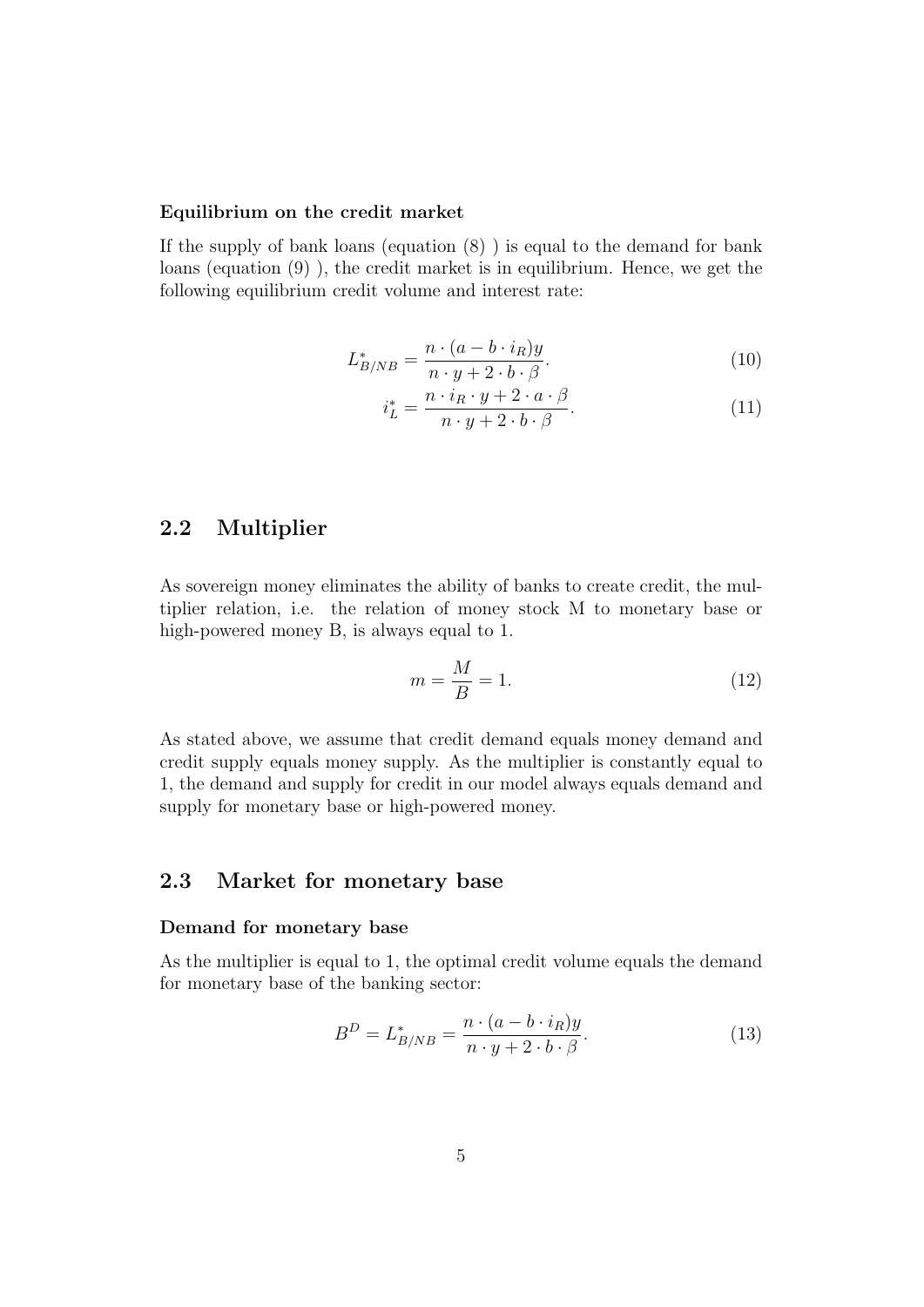#### Supply of monetary base

The supply of monetary base is dependent on the available monetary base and the willingness of non-banks to lend it to banks:

$$
B^{S} = \begin{cases} h \cdot B + \frac{(1-h) \cdot B \cdot i_{R}}{\sigma} & \text{for} \quad h \cdot B + \frac{(1-h) \cdot B \cdot i_{R}}{\sigma} < (B-\alpha) \\ B-\alpha & \text{for} \quad h \cdot B + \frac{(1-h) \cdot B \cdot i_{R}}{\sigma} \geq (B-\alpha) \end{cases} \tag{14}
$$

B is the overall available monetary base in the economy.  $(B - \alpha)$  equals the available monetary base for banks, i.e.  $\alpha$  equals the amount of monetary base that is held by the private and public sector for transaction purposes. The supply of monetary base depends negatively on  $\sigma$ , which is a risk measure of the public and private sector for lending money to the banks, and positively on the price for monetary base, i.e.  $i_R$ . h is the share of monetary base that the central bank lends directly to the banks. Thus, for  $h = 0$ , the commercial banks have to collect all funds for their credit business from the public and private sector. The central bank has full control over the amount of monetary base B. As B is limited, at some point, the non-banks are not willing to lend more funds to the banking sector, independently of the banks willingness to pay for additional funds. In this situation, only the central bank could increase the available funds by increasing the monetary base.

#### 2.4 Graphical illustration

Figure 1 shows a graphical representation of the model. The intercept of credit demand and credit supply on the credit market determines the optimal credit volume. Due to the multiplier relation of 1, the optimal credit volume equals the optimal amount of high powered money, the banking system needs, to provide the credit. In the model by Bofinger and Schächter (1995) the central bank chooses a refinancing rate at which it is willing to provide the amount of monetary base, the commercial banks demand. However, in the "Vollgeld"-system, there are multiple supplier of monetary base. Thus, the intersection of demand for and supply of monetary base determines the amount of monetary base available to the banking sector at the price  $i_R$ . This again influences the credit supply of banks. As we will see in the next section, this feedback effect from the market of high-powered money to the credit market might result in higher interest rate volatility due to the introduction of " $V$  ollgeld".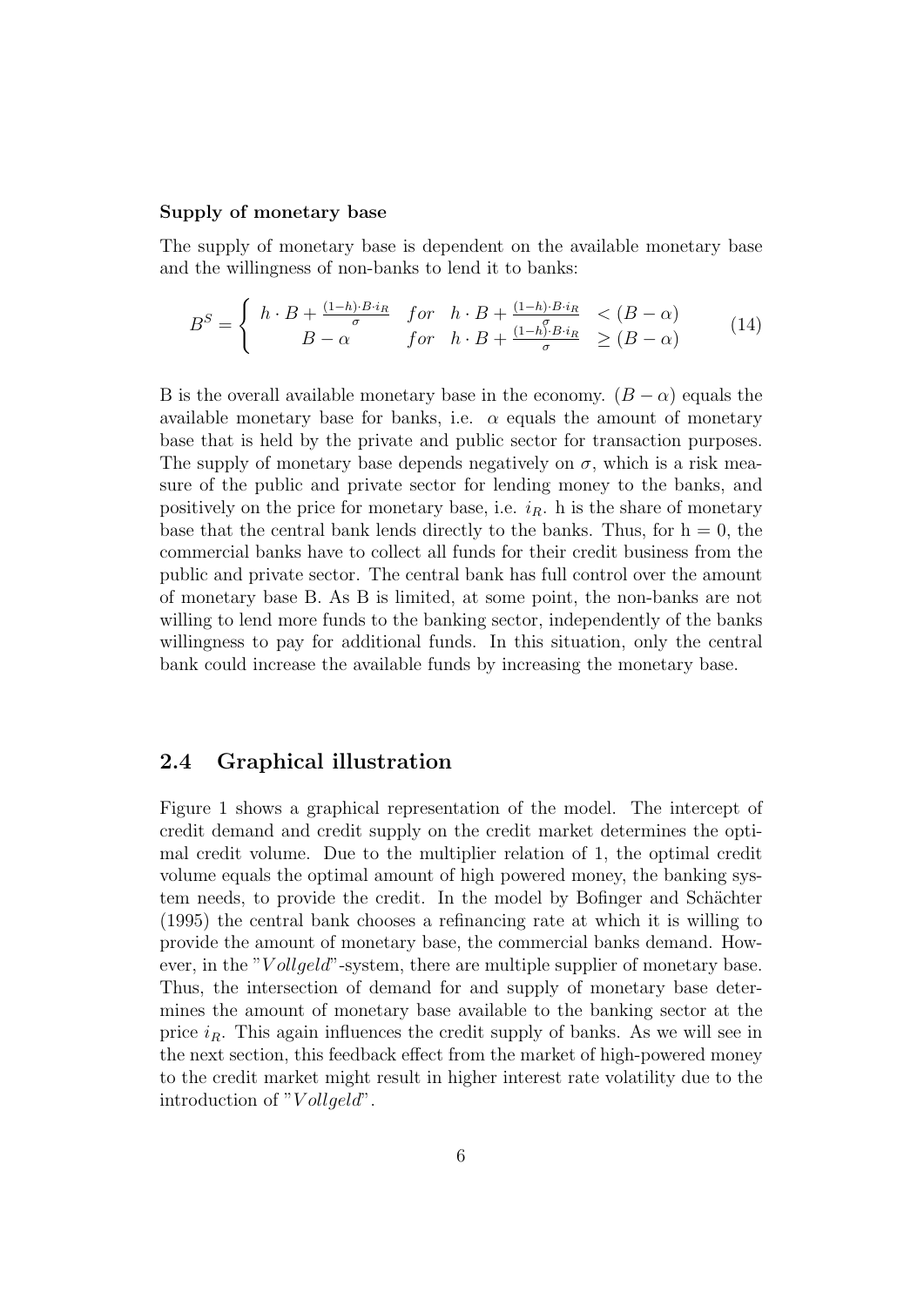

Figure 1: The complete model

## 3 Effects of implementing a "Vollgeld"-system

Due to the introduction of "Vollgeld", our model diverges from the original model by Bofinger and Schächter (1995) and Bofinger (2001) as more shocks can occur that might destabilize the economy. Similar to the original model, shocks can occur on the credit market, shifting the credit demand and credit supply curve upwards or downwards. However, due to the implementation of the "V ollgeld"-system, there might additionally be shocks on the market for monetary base.

#### Credit demand shock

We assume the economy is hit by a positive credit demand shock. As can be seen in Figure 2, this shock shifts the  $L_D$  curve upwards to  $L_D^1$ . The increased credit demand leads to an increase in demand for high-powered money, shifting the demand curve for monetary base to the left. Usually, the banking sector only lends monetary base on the money market from the central bank, which would accommodate the supply to meet the increased demand of banks. In that case, the refinancing rate  $i_R$  would remain constant (Point B). However, in the "Vollgeld"-system, the banking sector can lend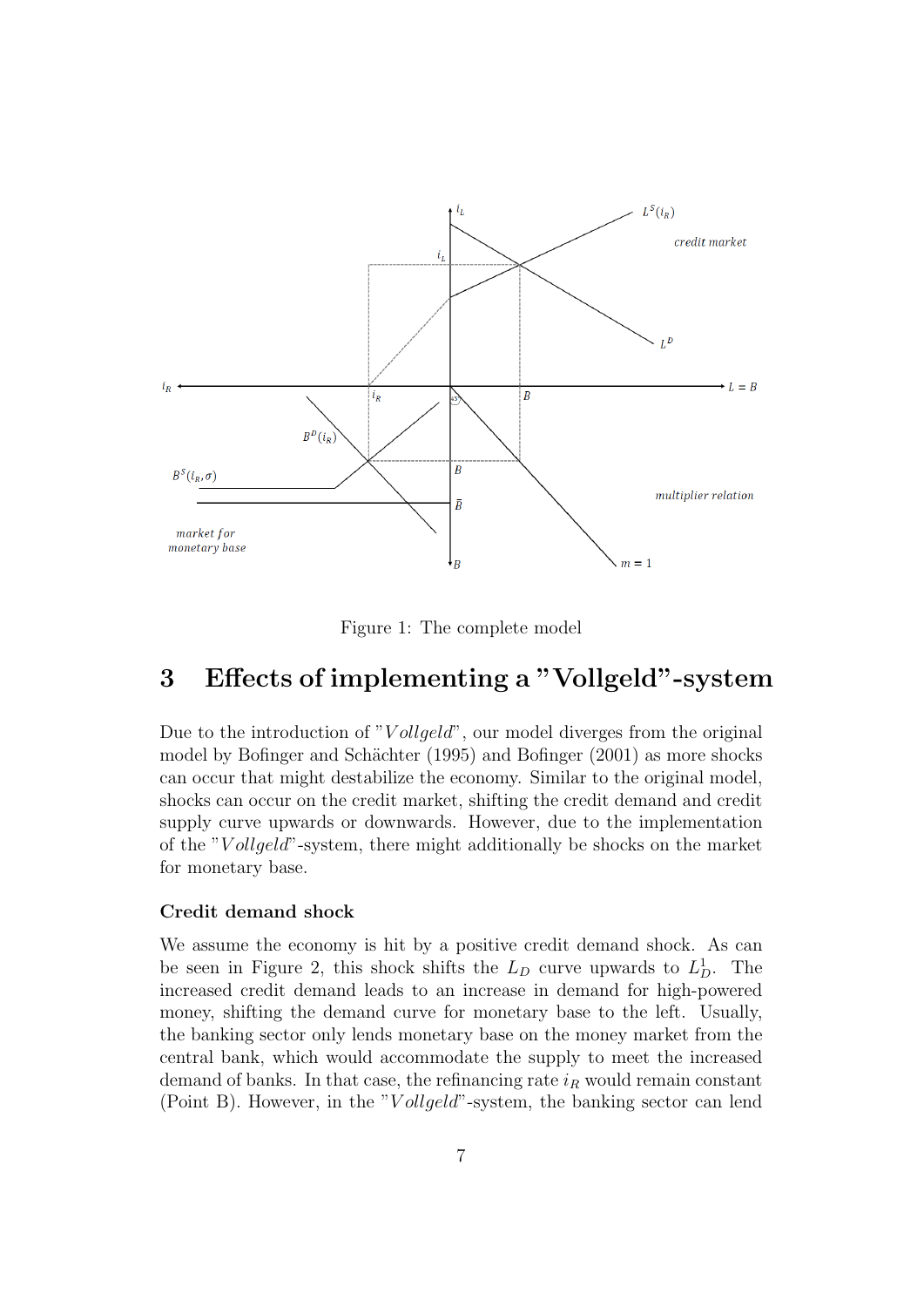monetary base not only from the central bank, but also from the public and private sector. Assuming, the central bank would not increase their loans to the banking sector, the rise in demand for monetary base would result in a higher price for monetary base. The new intercept in the market for monetary base lies in point  $B^1 / i_R^1$  (Point C) and thus below the new optimum credit volume and above the initial refinancing rate  $i_R^0$ . As we assume that banks are profit maximizing, this higher price for monetary base results in an upwards shift of the credit supply curve. In this point the model is again in equilibrium. However, as should be noted, the cost for credit are higher due to the higher refinancing costs and the credit volume is below the optimum volume after the demand shock.

Of course the central bank could create new money or provide the banks with loans. This would shift the monetary base supply curve downwards, to the optimum point of  $B^1 / i_R^0$  and it would prevent the system of rising interest rate volatility. However, if the central bank would adjust the supply of monetary base constantly to avoid the rise in interest rates, the change towards the "Vollgeld"-system might be redundant.



Figure 2: Credit demand shock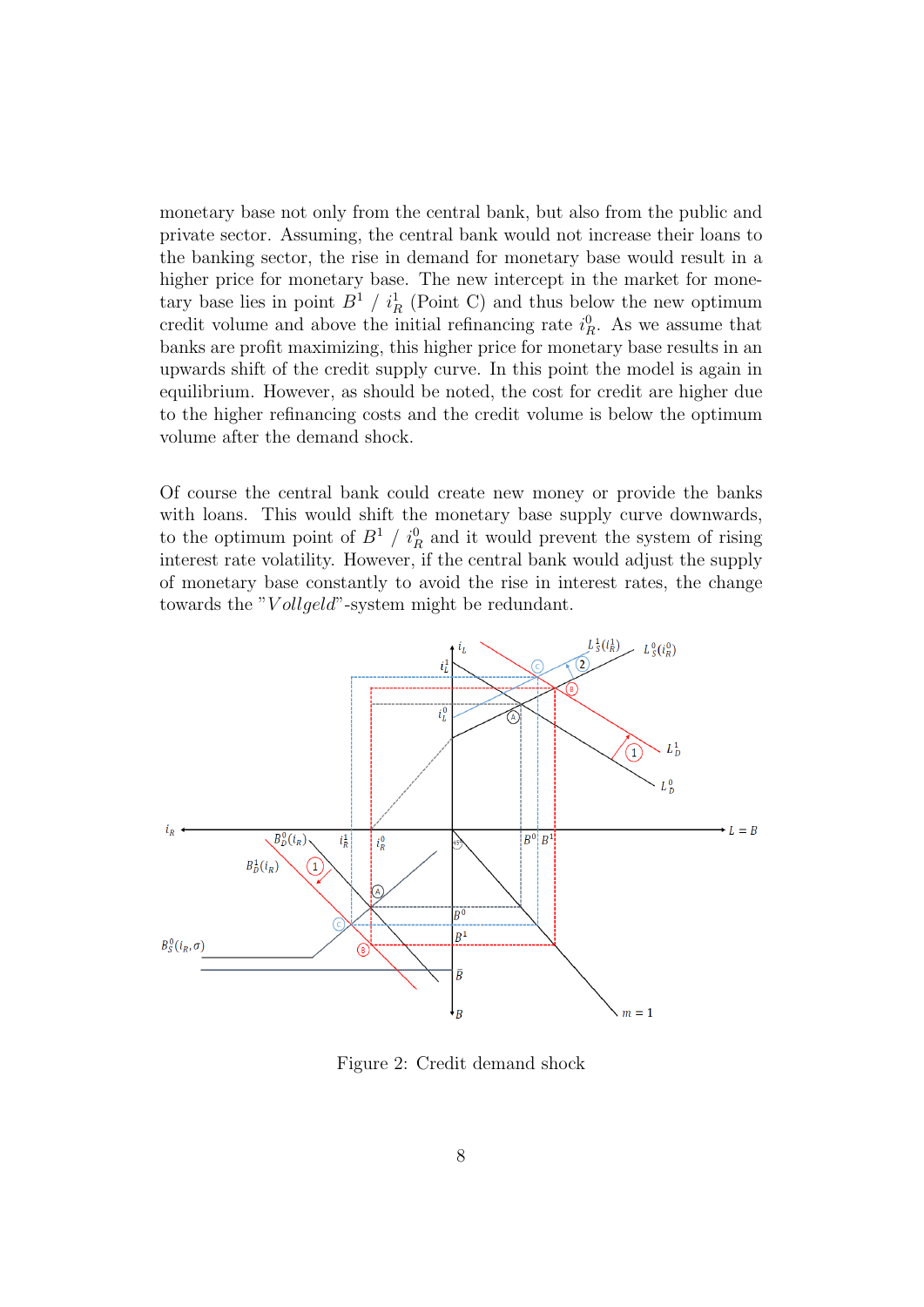#### Credit Supply Shock

Another possible shock would be a credit supply shock to the model as is shown in Figure 3. We assume the parameter  $\beta$  rises, meaning the credit default probability increased. This results in an increased slope of the credit supply curve, implying that banks are more careful in providing credit. The new intercept on the credit market would be at a lower credit volume at higher credit cost (Point B). This shift in the slope of credit supply in the credit market results in an upwards shift of high-powered money demand. As the overall monetary base in the economy is not affected by the decrease in credit volume, the new intercept on the market for monetary base is in point  $B<sup>1</sup> / i<sub>R</sub><sup>1</sup>$  (Point C), i.e. the financing costs for banks decreased. The feedback effect on the credit market is a downwards shift of the supply curve due to the cheaper liquidity. Thus, although the banks perceive a higher credit default probability, the cheap liquidity of monetary base increases their profit margin and allows for expanding their credit business. To compensate for the cheaper monetary base, the central bank would have to decrease the amount of monetary base in the economy, i.e. engage in a restrictive monetary policy. As Bacchetta (2017) points out, reducing the monetary base might not be possible or would make monetary policy very costly under a "Vollgeld"system.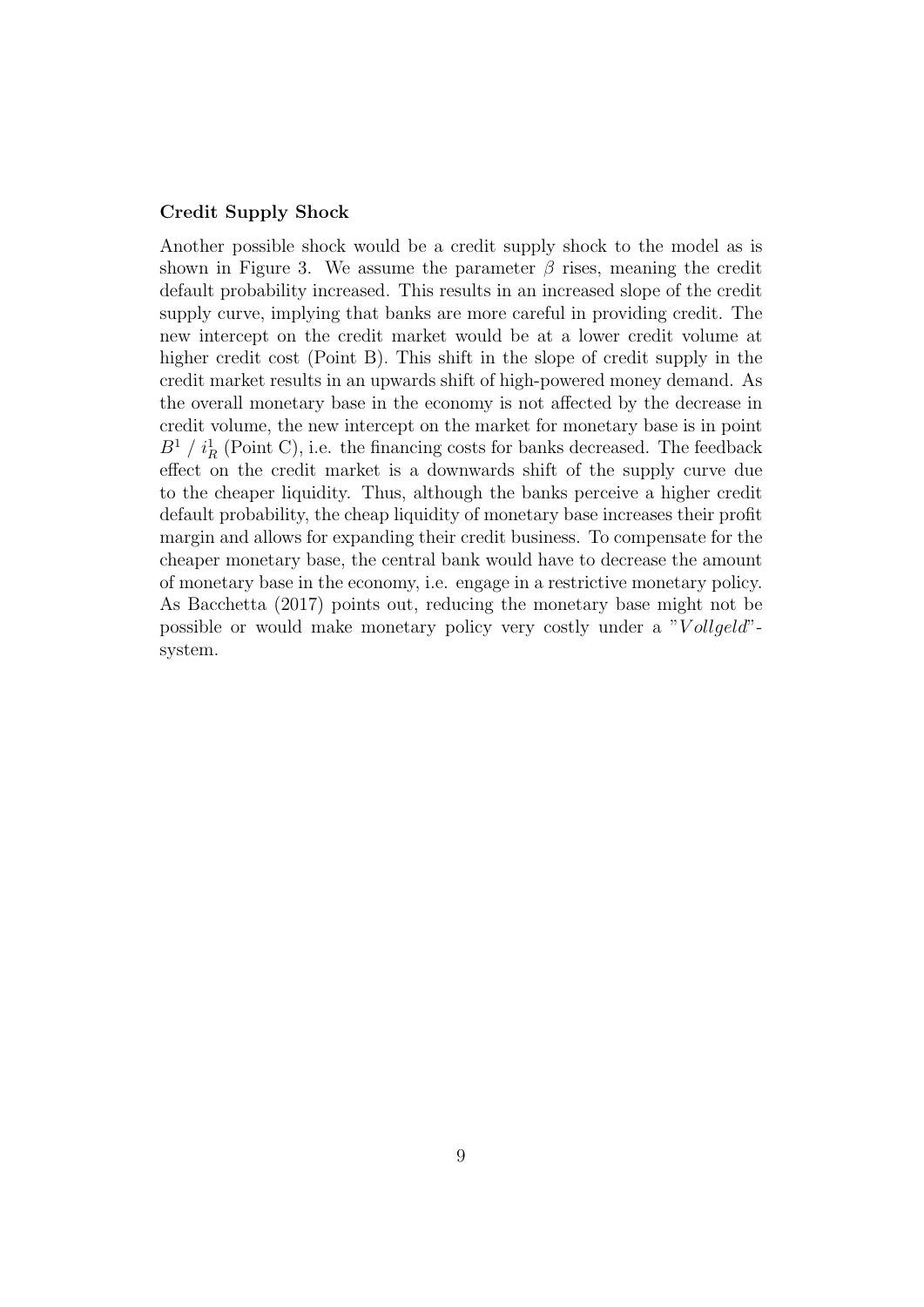

Figure 3: Credit supply shock

#### Shock in supply of high-powered money

Finally, Figure 4 shows the impact of a shock in the supply of high-powered money. We assume, non-banks perceive a higher risk in lending to banks, i.e. parameter  $\sigma$  rises. This leads to a steeper slope of the supply curve for monetary base. The available monetary base remains constant. The new intercept of high-powered money supply and demand is in point  $i_R^1$  and  $B^1$ (Point B), where the financing costs for banks,  $i_R^1$ , are higher than before. As banks are assumed to maximize their profits, they pass these higher costs on to the credit market. This results in an upwards shift of the credit supply curve. The new intercept of credit demand and credit supply lies thus in a point of lower credit volume  $B^1$  at higher credit costs  $i_L^1$ . To compensate for the rising interest rates, the central bank has to adjust the monetary base according to the willingness of the non-banking sector to lend to the banking sector.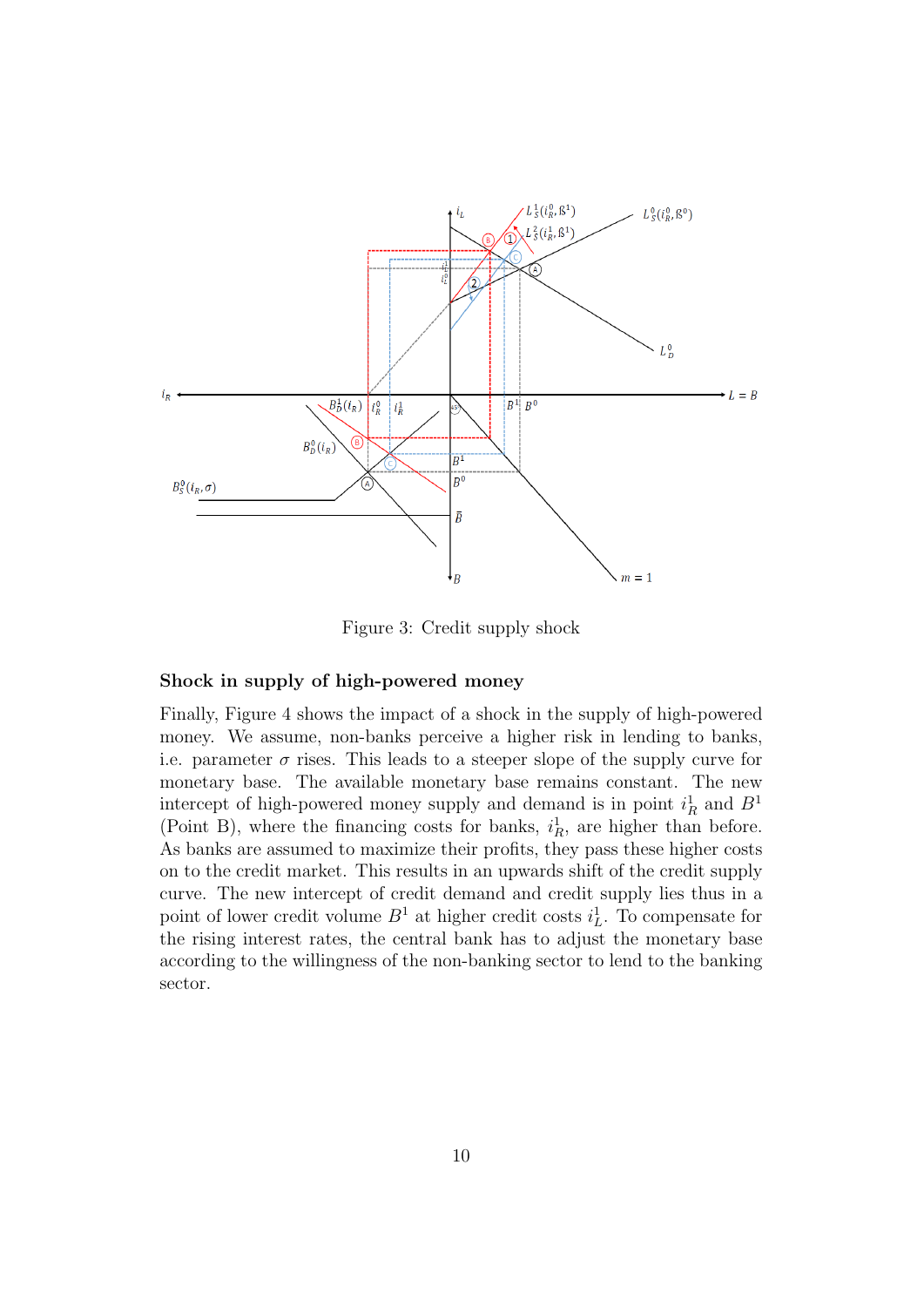

Figure 4: High-powered money supply shock

## 4 Conclusion

In this paper, we present a price-theoretic model for the money supply under a "V ollgeld"-system. Banks are assumed to operate profit-maximizing and provide credit to non-banks. Due to the introduction of " $V$  ollgeld", they are no longer able to create money by providing credit, but are merely intermediaries of funds, which they had to collect before they can pass them on as loans to non-banks. The central bank is the only institution that can create new money. However, the banking system can lend monetary base on the money market not only from the central bank but also from the public and private sector. This change results in a new supply curve on the market for high-powered money, that is dependent on the financing rate  $i_R$ . Thus, compared to the situation without " $V$ *ollgeld*", a higher degree of instability is possible, as shocks might not only occur on the credit market but also on the market for monetary base. If the central bank would not react to these shocks and leave the monetary base constant or increases it every year evenly with GDP growth, shocks in the demand or supply of credit as well as shocks in the supply of monetary base can lead to high level of interest rate volatility. This interest rate instability has severe implications for the profitability of banks and the exchange rate. The instability could result in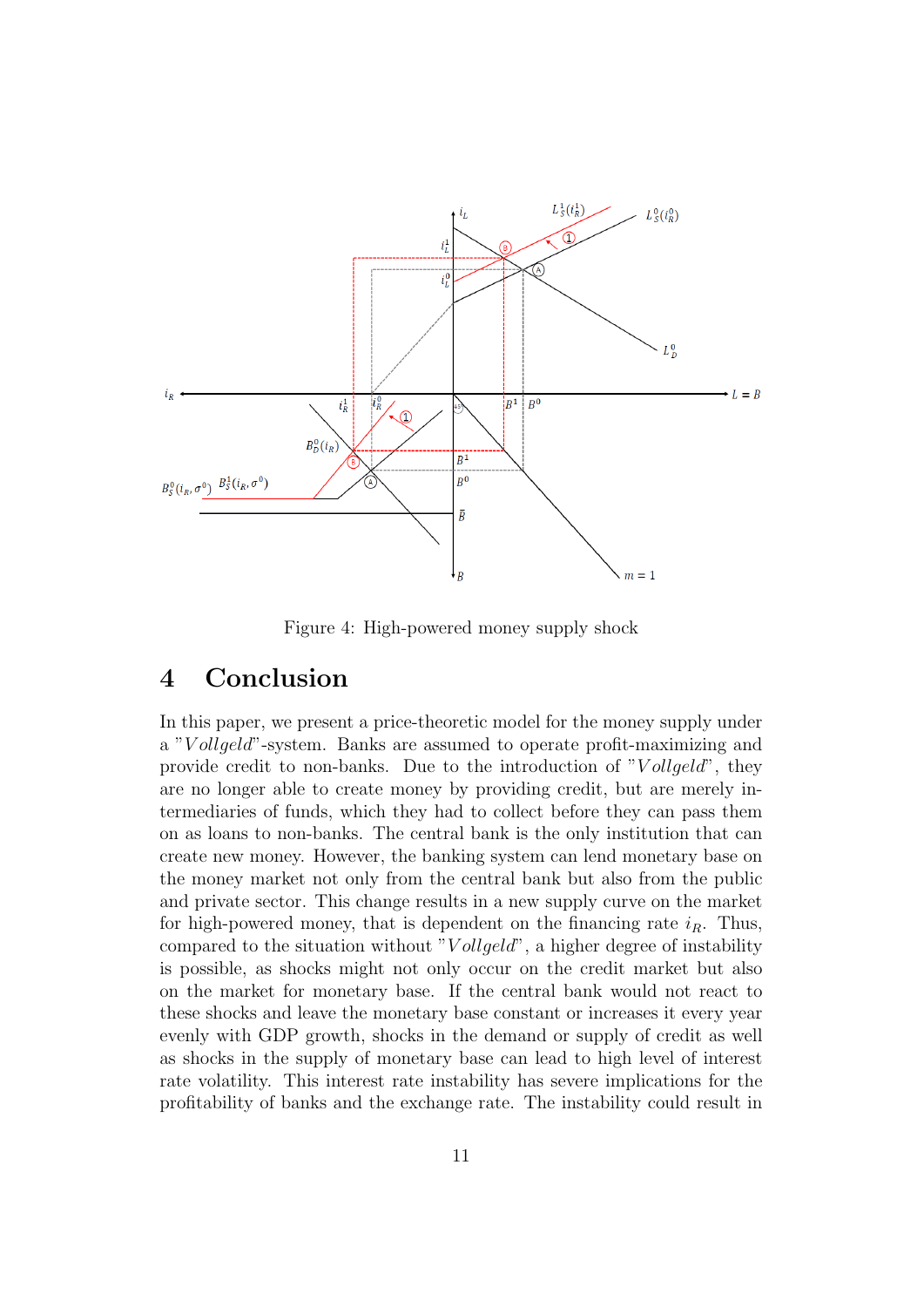a destabilization of the Swiss franc. These exchange rate risks might be especially significant for small open economies and financially open economies like Switzerland. But even if the central bank would try to react to these shocks by adjusting the money supply, it is not clear whether the strategy of monetary targeting would be feasible, as has been pointed out for example by Bacchetta (2017). Higher volatility in the financing costs for banks and credit costs for non-banks as well as potential competition among banks for monetary base might damage especially those banks, which are largely dependent on their credit business. As Birchler and Rochet (2017) point out, these are mainly regional banks or cooperative banks like Raiffeisenbank in Switzerland. Werner (2013) shows, that these small-scale banks have a stabilizing influence on the economy and are vital for sustainable growth, as they lend predominantly to households and small and medium-sized enterprises. As he describes, Germany avoided major asset bubbles as the banking sector consists mainly of these small banks.